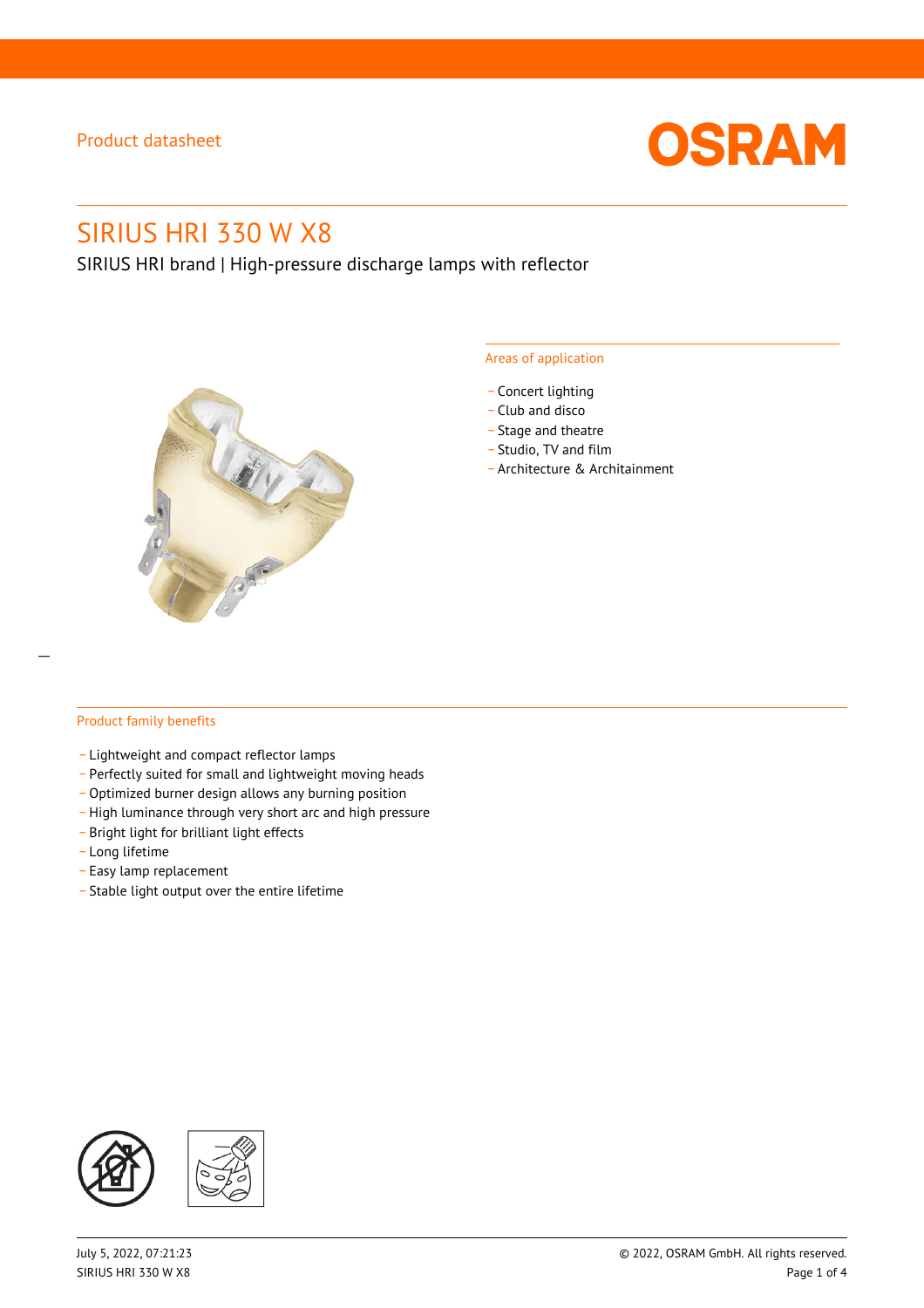### Technical data

### **Electrical data**

| Nominal wattage        | 330.00 W |
|------------------------|----------|
| <b>Nominal current</b> | 4.4A     |
| Nominal voltage        | 75.0 V   |

### **Photometrical data**

| <b>Nominal luminous flux</b> | 18000 lm |
|------------------------------|----------|
| Color temperature            | 8000 K   |
| Color rendering index Ra     | 85       |

## **Dimensions & weight**

 $\overline{a}$ 



| <b>Diameter</b>                                                       | 58.0 mm          |  |  |  |
|-----------------------------------------------------------------------|------------------|--|--|--|
| Length                                                                | 66.0 mm          |  |  |  |
| Arc length                                                            | $1.2 \text{ mm}$ |  |  |  |
| Lifespan                                                              |                  |  |  |  |
| Lifespan                                                              | 1500 h           |  |  |  |
| <b>Capabilities</b>                                                   |                  |  |  |  |
| <b>Burning position</b>                                               | Any              |  |  |  |
| Certificates & standards                                              |                  |  |  |  |
| EEI - Energy Label                                                    | A                |  |  |  |
| <b>Environmental information</b>                                      |                  |  |  |  |
| Information according Art. 33 of EU Regulation (EC) 1907/2006 (REACh) |                  |  |  |  |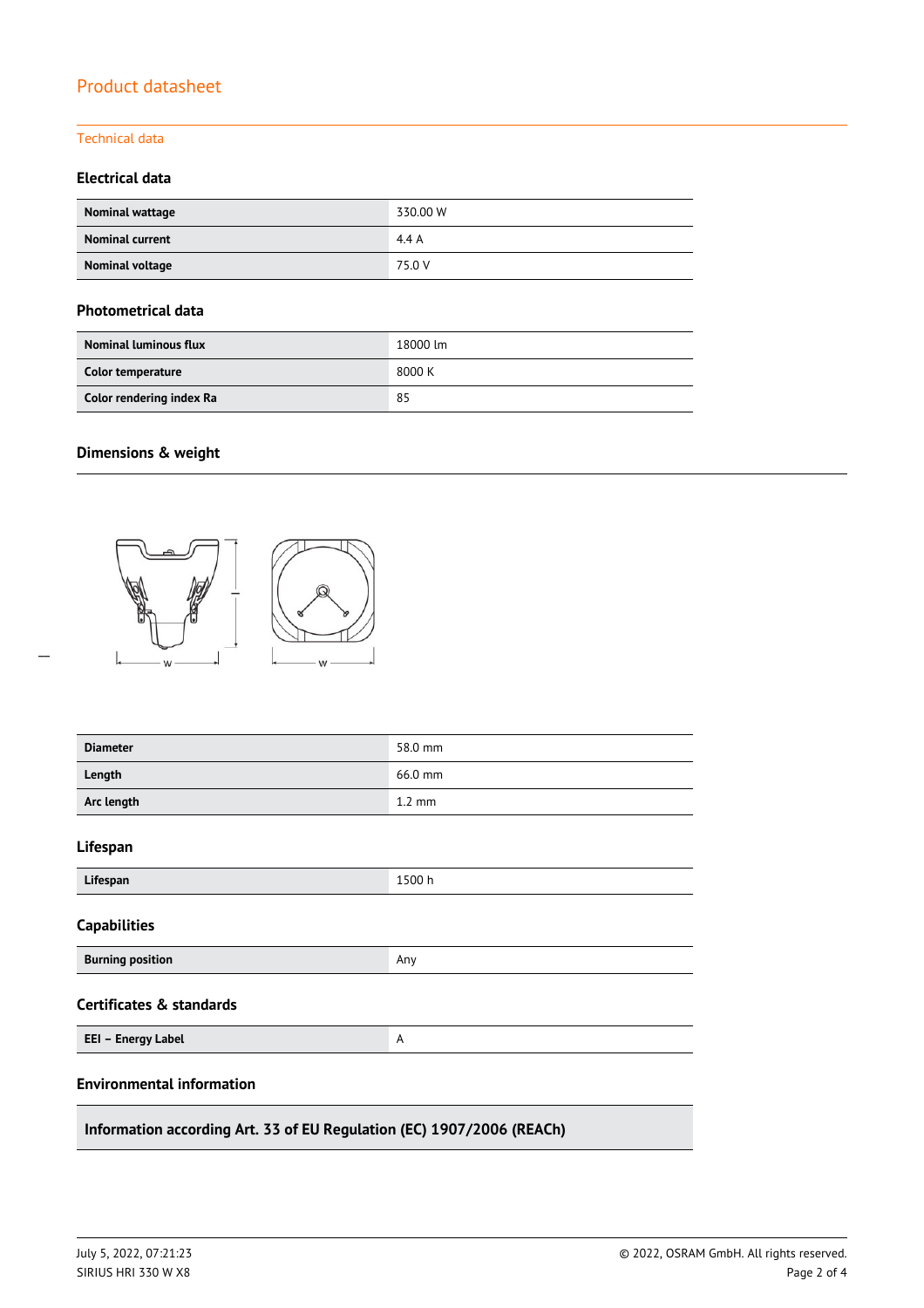| Date of Declaration               | 07-04-2022                                    |  |
|-----------------------------------|-----------------------------------------------|--|
| <b>Primary Article Identifier</b> | 4052899140295   4052899140325   4052899224346 |  |
| Candidate List Substance 1        | No declarable substances contained            |  |
| Declaration No. in SCIP database  | In work                                       |  |